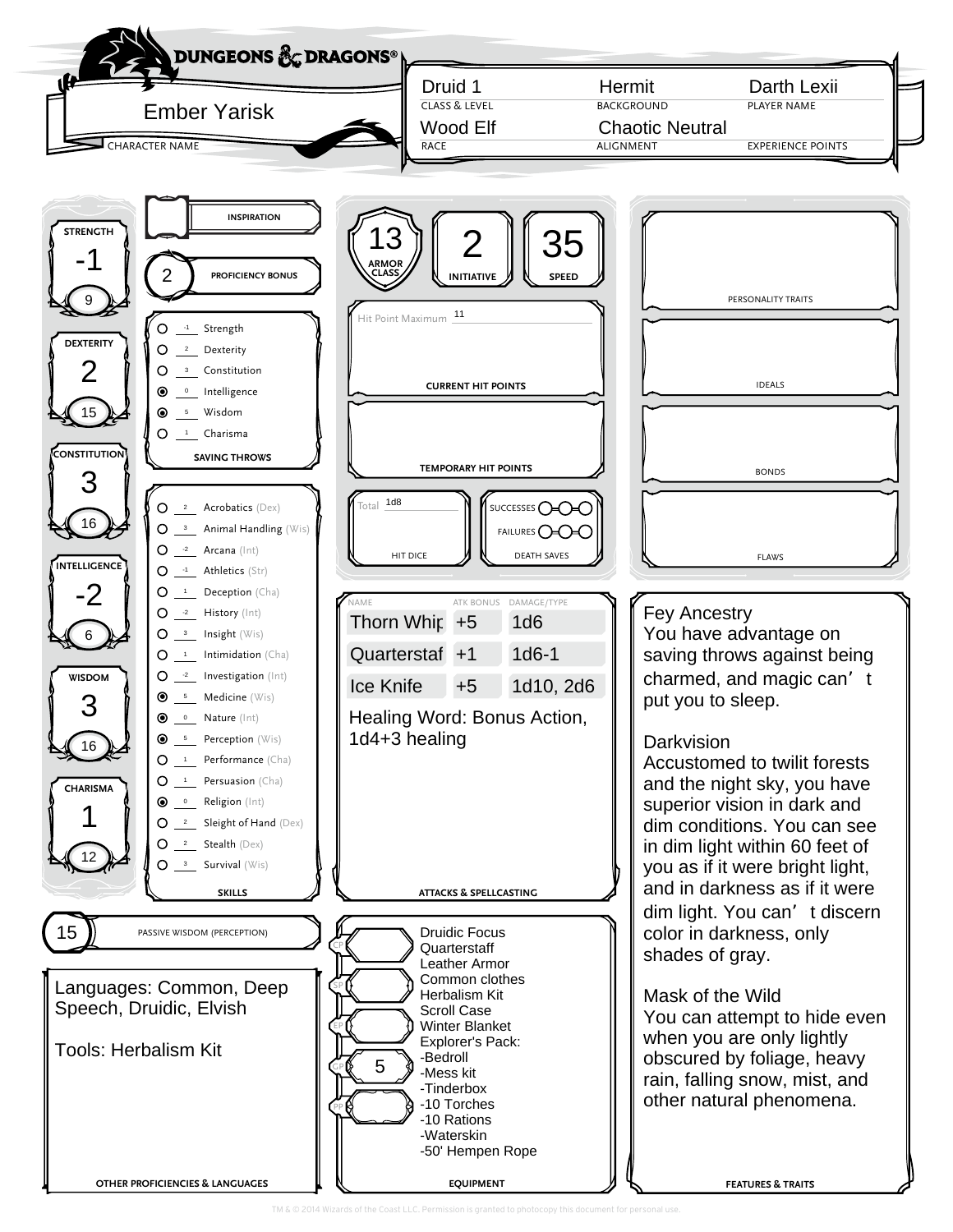| AGE<br><b>Ember Yarisk</b>                                                                                                                                                                                                                                                                                                                                                                                                                                                                                                                                                                                                                                 | <b>HEIGHT</b>                                                                                           | WEIGHT      |
|------------------------------------------------------------------------------------------------------------------------------------------------------------------------------------------------------------------------------------------------------------------------------------------------------------------------------------------------------------------------------------------------------------------------------------------------------------------------------------------------------------------------------------------------------------------------------------------------------------------------------------------------------------|---------------------------------------------------------------------------------------------------------|-------------|
| <b>CHARACTER NAME</b><br>EYES                                                                                                                                                                                                                                                                                                                                                                                                                                                                                                                                                                                                                              | <b>SKIN</b>                                                                                             | <b>HAIR</b> |
| <b>CHARACTER APPEARANCE</b><br><b>Ritual Casting</b><br>You can cast a druid spell as a ritual if that spell has the ritual tag<br>and you have the spell prepared.<br><b>Druidic</b><br>You know Druidic, the secret language of druids. You can speak<br>the language and use it to leave hidden messages. You and<br>others who know this language automatically spot such a<br>message. Others spot the message's presence with a successful<br>DC 15 Wisdom (Perception) check but can't decipher it without<br>magic.<br><b>Armor Proficiency</b><br>Druids will not wear armor or use shields that are made of metal.<br><b>CHARACTER BACKSTORY</b> | NAME<br><b>ALLIES &amp; ORGANIZATIONS</b><br><b>ADDITIONAL FEATURES &amp; TRAITS</b><br><b>TREASURE</b> |             |